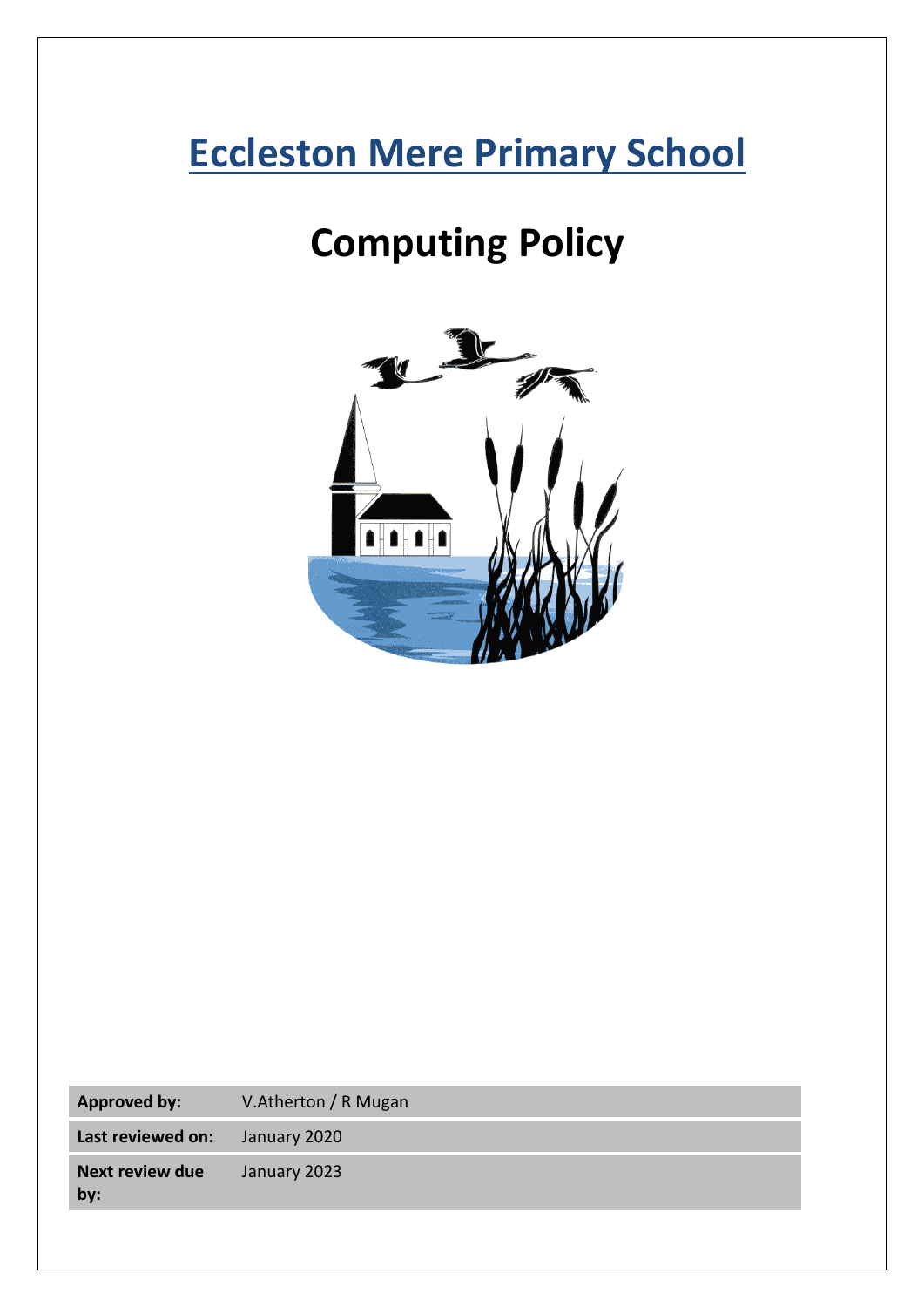## **Curriculum Vision Statement**

At Eccleston Mere Primary School, we recognise that social, moral, spiritual, and cultural development is central to the education of all pupils and as such, permeates the whole curriculum and ethos of the school.

Our broad and challenging curriculum is designed to enable children to develop interpersonal skills and become resilient learners who think creatively and critically.

Provision is bespoke to our pupils and evolves according to the ever- changing local, national and global landscape. The aim of our curriculum is to develop pupils, who are well-equipped to take their place in society, as citizens of the future.

#### We aim to:

- Promote a love of learning.
- Offer memorable learning experiences that are fun and engaging.
- Develop independence, resilience and confidence within our pupils.
- To tailor our curriculum to make use of our locality, taking pride in the achievements of St. Helens and the landscape that surrounds us.
- Enable children to be creative and think differently.
- Prepare citizens who are ready to take on the challenges of the  $21<sup>st</sup>$  Century.
- Provide expert teaching, set upon a backdrop of our safe, secure learning environment.

We believe that Computing is an essential part of the curriculum; a subject that not only stands alone but is woven and should be an integral part of all learning. Computing, in general, is a significant part of everyone's daily life and children should be at the forefront of new technology, with a thirst for learning what is out there. Computing within schools can therefore provide a wealth of learning opportunities and transferrable skills explicitly within the Computing lesson and across other curriculum subjects.

#### **Subject Intent Statement**

Through the study of our robust Computing curriculum, children will develop a wide range of fundamental skills, knowledge and understanding that will equip them for the rest of their life. Children must be taught the art form of 'Computational Thinking' to provide them with essential knowledge that will enable them to participate effectively and safely in the digital world. The Computing curriculum is made up of three main strands: Computer Science, Information Technology and Digital Literacy.

**Computer Science** - Pupils are taught the principles of:

- how computer systems work (input, process, output)
- finding and fixing mistakes in a computer program (Debugging)
- using logical thinking to solve problems
- using step by step instructions to make something happen effectively (Algorithm) (could be away from the computer)
- a list of instructions that tells a computer exactly what to do (Program)

**Information Technology** - Pupils then have the knowledge to use IT to:

- create presentations, documents and use data to convey meaning.
- be creative to convey a message effectively.
- store and manipulate content.
- retrieve digital content.

**Digital Literacy** - Pupils then become digitally literate so that they are:

- prepared for the future phases of education and the workplace.
- responsible and safe users of technology at school and at home.
- able to collaborate effectively.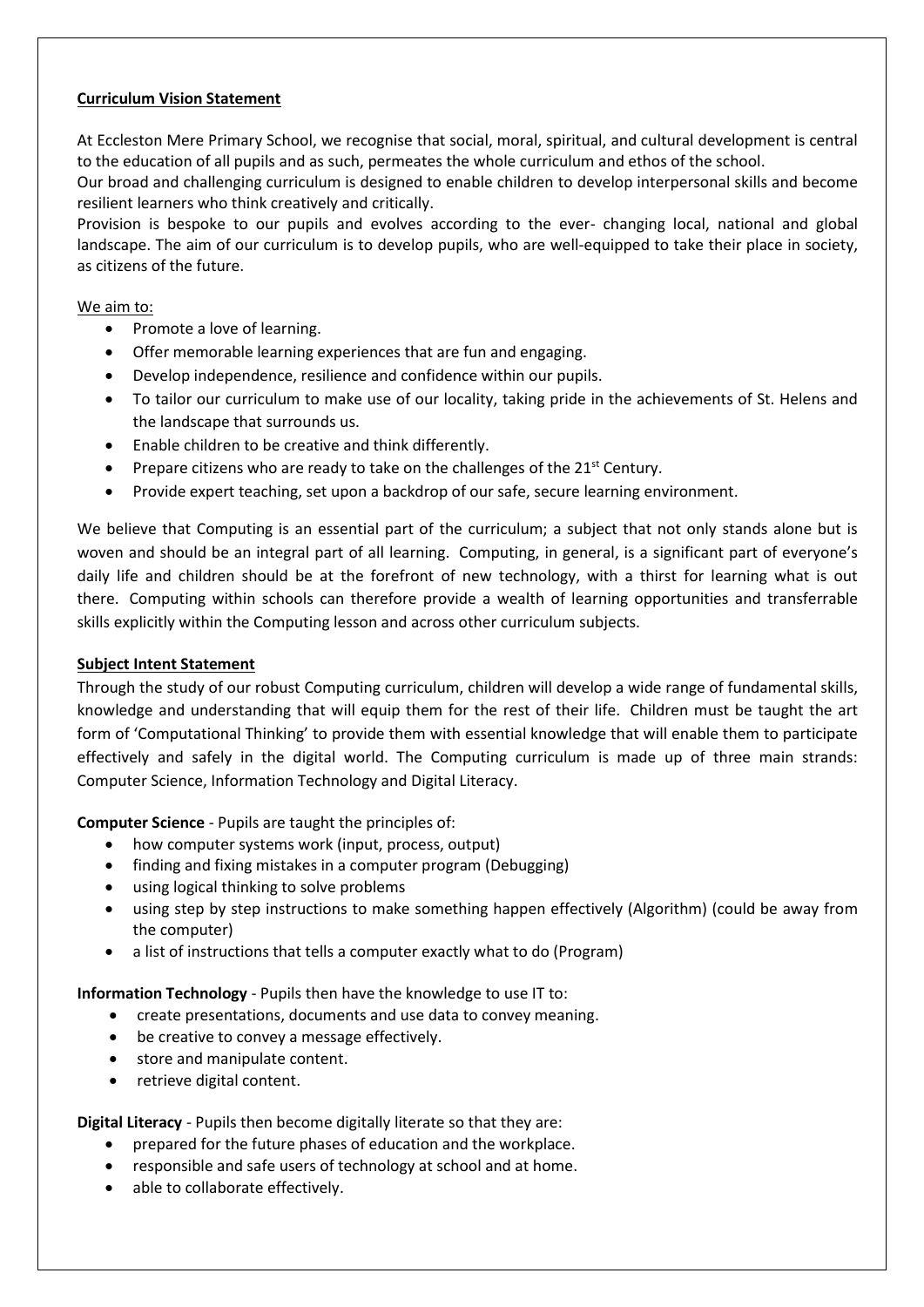• able to develop spiritual, moral, social and cultural skills.

### **Effective teaching in EYFS / KS1 / KS2**

In EYFS, children learn about technology through a broad, play-based experience of computing in a range of contexts, including outdoor play. Early years learning environments will feature computing scenarios based on experience in the real world, such as in role-play. Children will gain confidence, control and language skills through opportunities to 'paint' on the whiteboard or program a toy. Recording devices will support children to develop their communication skills.

In Key Stage 1, the children will learn to understand what algorithms are; how they are implemented as programs on digital devices; and that programs execute by following precise and unambiguous instructions. They will be taught to create and debug simple programs and use logical reasoning to predict the behaviour of simple programs. They will be shown how to use a range of technology purposefully to create, organise, store, manipulate and retrieve digital content as well as recognise common uses of information technology beyond school. They will be taught to use technology safely and respectfully, keeping personal information private; identify where to go for help and support when they have concerns about content or contact on the internet or other online technologies. Each of these skills will be taught through exciting half termly units.

In Key Stage 2, the children will design, write and debug programs that accomplish specific goals, including controlling or simulating physical systems; solve problems by decomposing them into smaller parts. They will use sequence, selection, and repetition in programs, use logical reasoning to explain how some simple algorithms work and correct errors in algorithms and programs. Children will be taught to understand computer networks, including the internet, and the opportunities they offer for communication and collaboration. They will use search technologies effectively, learn to appreciate how results are selected and ranked, and be discerning in evaluating digital content. Children will be taught to select, use and combine a variety of software (including internet services) on a range of digital devices to create a range of programs, systems and content that accomplish given goals. They will use technology safely, respectfully and responsibly; recognise acceptable/unacceptable behaviour; identify a range of ways to report concerns about content and contact.

#### **How work is evidenced**

In EYFS, work will be evidenced through recordings of children's responses to questions, detailed observations and work recorded in portfolios and books. In Key Stage 1 & 2, when appropriate, children's work is printed, marked and filed into a computing folder. If able, children also save their work into their own individual folders on the Pupil Home network. At times, computing work may be difficult to record and therefore photographs or pupil self-assessment target sheets may evidence work covered. Work may also be evidenced through classroom displays.

#### **Assessment**

In Computing, strategies for formative assessment will include: observations of children working; responses to questions; marking and examining children's work and monitoring of pupils' self-assessment target sheets. The cumulative evidence gathered from on-going formative assessment will be used to complete a Computing summative assessment grid at the end of each unit/half term.

#### **Marking and Feedback**

Children will be given oral and written feedback, when necessary. In accordance with the school's marking policy, marking of printed work will include a positive comment, indication of support or verbal feedback and some evidence of EBIs or NS. Children are given the opportunity to show their work to each other and are offered rewards such as dojos, stamps or stickers.

#### **SMSC / Cultural Capital / British Values**

Computing makes a contribution to the teaching of SMCS, British values and citizenship as children learn to work together in a collaborative manner. They develop a sense of global citizenship by using the Internet and email to